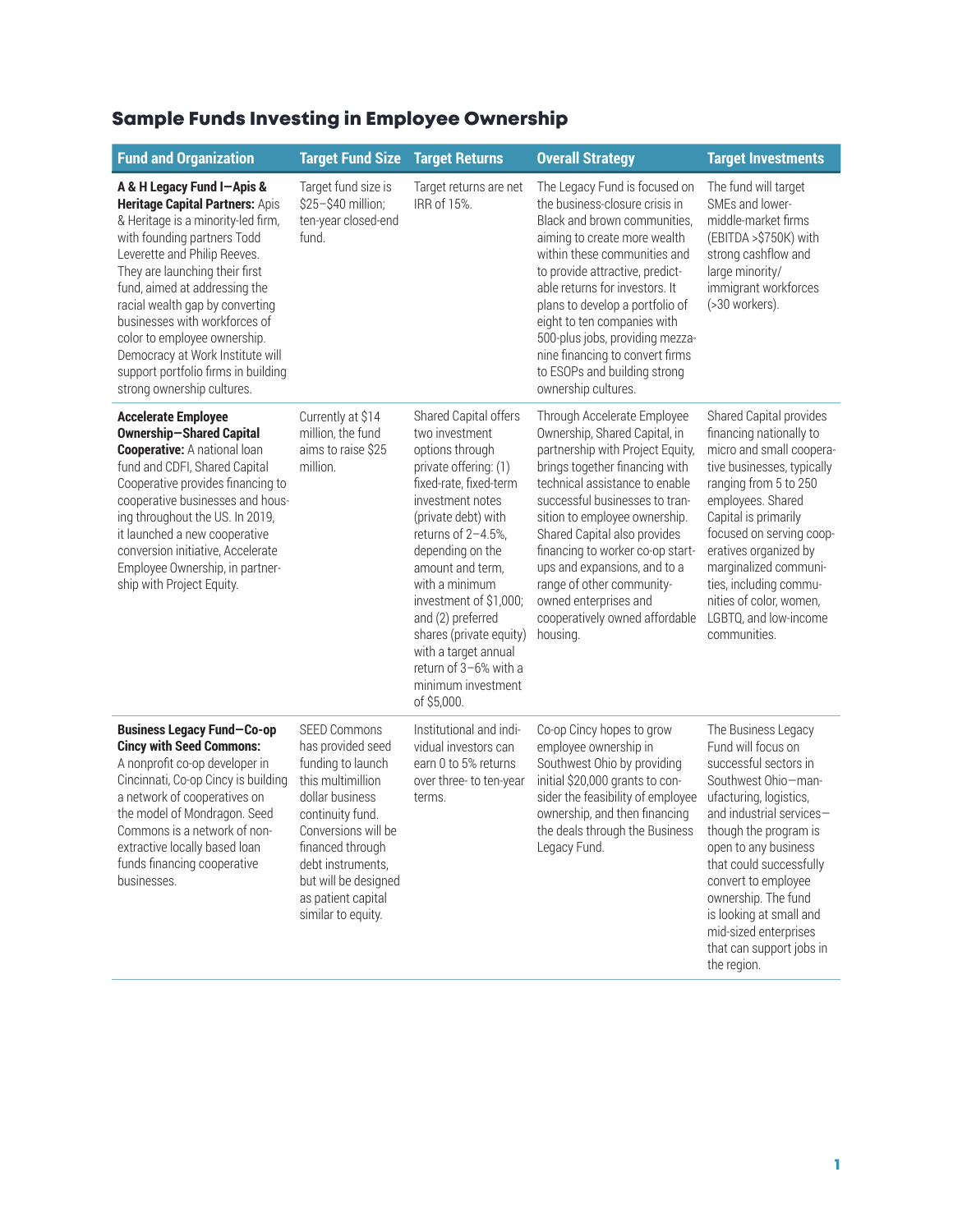| <b>Fund and Organization</b>                                                                                                                                                                                                                                                                                                                                                                                                                                                                                                                          | <b>Target Fund Size</b>                                                                                                                                                                                                                                                                                                                                                                       | <b>Target Returns</b>                                                                                                                                                                                                                                                                                                                                                                                                                                                                                         | <b>Overall Strategy</b>                                                                                                                                                                                                                                                                                                                                                                                                                                  | <b>Target Investments</b>                                                                                                                                                                                                                                                                                                                                                                                                                                                                                      |
|-------------------------------------------------------------------------------------------------------------------------------------------------------------------------------------------------------------------------------------------------------------------------------------------------------------------------------------------------------------------------------------------------------------------------------------------------------------------------------------------------------------------------------------------------------|-----------------------------------------------------------------------------------------------------------------------------------------------------------------------------------------------------------------------------------------------------------------------------------------------------------------------------------------------------------------------------------------------|---------------------------------------------------------------------------------------------------------------------------------------------------------------------------------------------------------------------------------------------------------------------------------------------------------------------------------------------------------------------------------------------------------------------------------------------------------------------------------------------------------------|----------------------------------------------------------------------------------------------------------------------------------------------------------------------------------------------------------------------------------------------------------------------------------------------------------------------------------------------------------------------------------------------------------------------------------------------------------|----------------------------------------------------------------------------------------------------------------------------------------------------------------------------------------------------------------------------------------------------------------------------------------------------------------------------------------------------------------------------------------------------------------------------------------------------------------------------------------------------------------|
| Co-op Launch Loans-The<br><b>Cooperative Fund of New</b><br>England (CFNE): CFNE is a com-<br>munity-development loan fund<br>that facilitates socially respon-<br>sible investing in cooperatives,<br>community-oriented nonprofits,<br>and worker-owned businesses in<br>New England and New York, with<br>the goal of promoting economic,<br>social, and racial justice. It has<br>sponsored 21 co-op conversions<br>since 2011 and has a designated<br>fund to support start-ups and<br>conversions.                                              | In its 45-year<br>history, CFNE has<br>loaned \$60 million<br>to support co-op<br>businesses grow<br>and thrive. At the<br>end of 2019, it had a<br>loan portfolio of \$23<br>million. It has spon-<br>sored five start-ups<br>with co-op launch<br>loans, which cap out<br>at \$50,000.                                                                                                      | Individuals and insti-<br>tutions make loans<br>to CFNE for one year<br>or more with interest<br>rates up to 2%.                                                                                                                                                                                                                                                                                                                                                                                              | CFNE works to promote<br>economic, social, and racial<br>justice by advancing com-<br>munity-based, cooperative,<br>and democratically owned or<br>managed enterprises, with a<br>preference given to coopera-<br>tives in low-income commu-<br>nities. It provides financial<br>products at reasonable rates,<br>helps borrowers develop<br>business skills, and offers an<br>investment opportunity that<br>promotes socially conscious<br>enterprise. | CFNE makes secured<br>loans of \$1,000 to \$1<br>million over five-to<br>seven-year terms, with<br>interest rates of 5-7<br>percent. Co-op launch<br>loans finance predevel-<br>opment expenses to<br>help get borrowers to the<br>point where the fund's<br>conventional products<br>apply. CFNE finances<br>co-ops throughout New<br>England and in eastern<br>upstate New York.                                                                                                                             |
| Fund for Employee Ownership-<br><b>Evergreen Cooperative</b><br><b>Corporation (ECC): A network</b><br>of worker-owned firms, including<br>a commercial laundry and large<br>urban greenhouse, Evergreen<br>Cooperative Corporation is sup-<br>ported by contracts from anchor<br>institutions like the Cleveland<br>Clinic and University Hospitals.<br>ECC provides management and<br>financing support, and houses<br>and manages the Fund for<br>Employee Ownership (TFEO). ECC<br>CEO is John McMicken; senior<br>vice president is Brett Jones. | To date TFEO has<br>raised \$11 million<br>in capital. Two-<br>year goal is a \$20<br>million debt fund.<br>Three-year goal is a<br>\$30 million private<br>equity fund.                                                                                                                                                                                                                      | Initial investments<br>received thus far have<br>been via forgivable<br>debt or philanthropic<br>capital grants. Two-<br>year goal is to raise<br>market-rate debt.<br>Longer term strategy<br>is to offer investors<br>concessionary private<br>equity returns. The<br>fund seeks to deploy<br>mission-driven capital,<br>delivering both social<br>and financial returns.                                                                                                                                   | This new mission-driven,<br>nonprofit fund launched in<br>November 2018 aims to create<br>quality jobs through employee<br>ownership, anchor wealth in<br>Northeast Ohio, and generate<br>value for investors. It will be<br>a closed-end fund, acquiring<br>companies, converting them<br>to employee ownership, and<br>supporting them through the<br>Evergreen Cooperatives' net-<br>work of firms. The fund could<br>later go national.              | The fund will acquire<br>successful companies,<br>providing quality jobs<br>in Northeast Ohio. Fair<br>valuation-an acquisition<br>price fair to both exiting<br>owner and employees-is<br>the cornerstone of this<br>mission-driven fund. Its<br>first acquisition, closed<br>February 2020, is Berry<br>Insulation, an 11-year-old<br>Cleveland firm with 15<br>employees that provides<br>insulation services and<br>energy assessments to<br>residential and commer-<br>cial clients in Northeast<br>Ohio. |
| Fund for Jobs Worth Owning-<br><b>ICA Group:</b> The Fund for Jobs<br>Worth Owning is a new fund<br>administered by the ICA Group,<br>the oldest national organization<br>dedicated to the development<br>of worker cooperatives. Since<br>1977, ICA has launched dozens of<br>worker cooperatives and helped<br>dozens of companies convert to<br>worker ownership. David Hammer<br>is the executive director.                                                                                                                                       | The Fund for Jobs<br>Worth Owning was<br>seeded with a grant<br>from the Kendeda<br>Fund. The fund<br>expects to raise<br>patient capital<br>from impact and<br>traditional investors.<br>Recognizing the<br>enormous need for<br>higher-risk mezza-<br>nine financing in<br>employee ownership<br>transitions, the fund<br>intends to grow sig-<br>nificantly over time<br>to fill this gap. | The Fund for Jobs<br>Worth Owning will<br>offer a variety of<br>financial products and<br>have sub-funds with<br>different risk profiles.<br>Returns will be based<br>on the risk of the indi-<br>vidual fund and nature<br>of the borrowers,<br>providing opportuni-<br>ties for both patient<br>investors and those<br>seeking market-rate<br>returns. To mitigate<br>risk, the fund works in<br>partnership with the<br>ICA Group and other<br>technical-assistance<br>providers to support<br>businesses. | The Fund for Jobs Worth<br>Owning supports the growth<br>and development of employee-<br>owned businesses with jobs<br>worth owning. The fund<br>designs capital solutions both<br>for existing employee-owned<br>businesses and for those<br>transitioning to employee<br>ownership.                                                                                                                                                                    | The Fund for Jobs<br>Worth Owning targets<br>sectors that employ large<br>numbers of women and<br>people of color. Its initial<br>focus is financing care-<br>giver cooperatives in the<br>childcare and home care<br>industries, but its invest-<br>ments are not limited to<br>these industries or to a<br>particular geographic<br>region.                                                                                                                                                                  |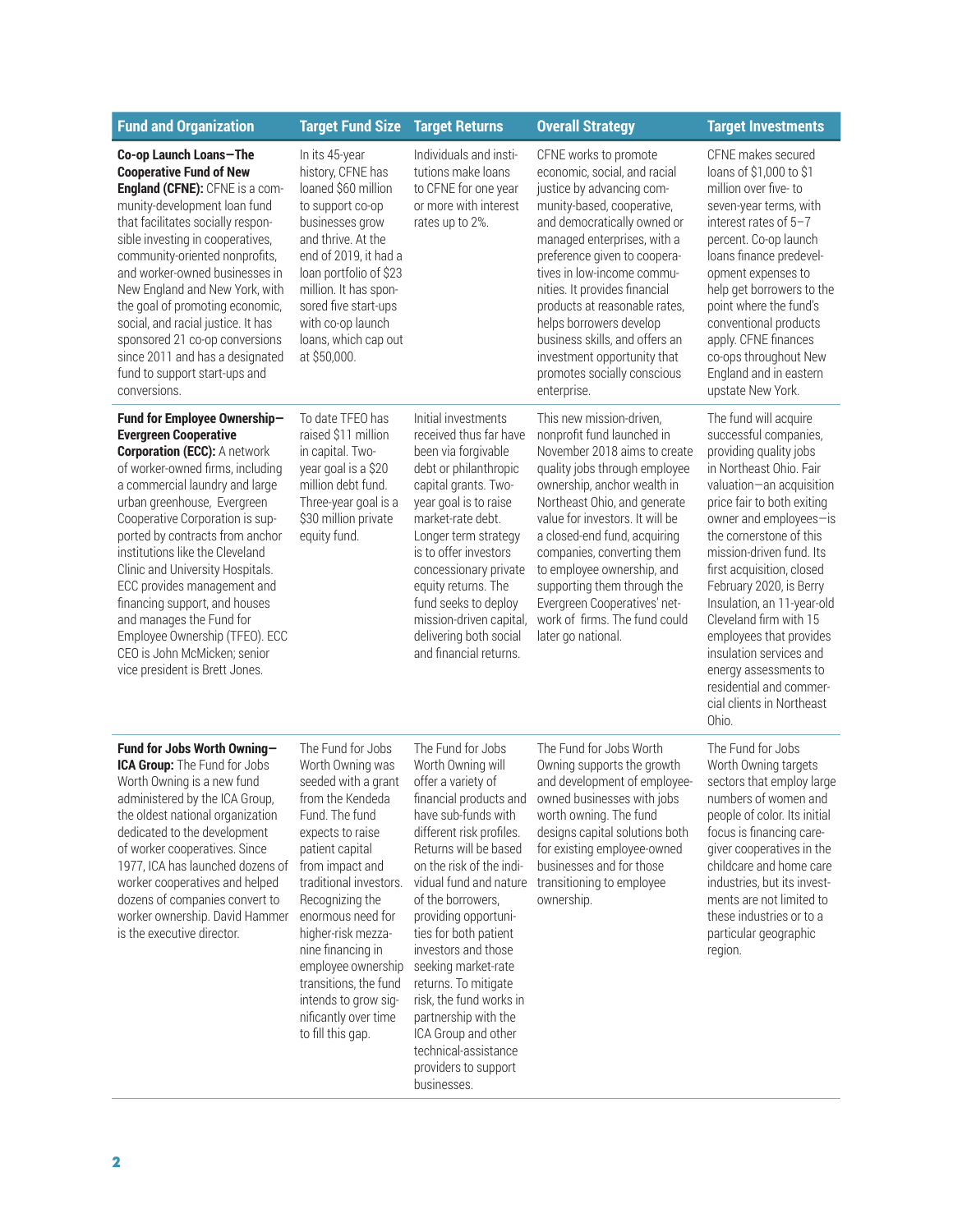| <b>Fund and Organization</b>                                                                                                                                                                                                                                                                                                                                                                                                                       | <b>Target Fund Size</b>                                                                                                                                                | <b>Target Returns</b>                                                                   | <b>Overall Strategy</b>                                                                                                                                                                                                                                                                                                     | <b>Target Investments</b>                                                                                                                                                                                                                                                       |
|----------------------------------------------------------------------------------------------------------------------------------------------------------------------------------------------------------------------------------------------------------------------------------------------------------------------------------------------------------------------------------------------------------------------------------------------------|------------------------------------------------------------------------------------------------------------------------------------------------------------------------|-----------------------------------------------------------------------------------------|-----------------------------------------------------------------------------------------------------------------------------------------------------------------------------------------------------------------------------------------------------------------------------------------------------------------------------|---------------------------------------------------------------------------------------------------------------------------------------------------------------------------------------------------------------------------------------------------------------------------------|
| Inclusive Capitalism Fund-<br><b>American Working Capital</b><br>(AWC): This Chicago-based<br>merchant bank focuses on<br>private middle-market U.S. firms,<br>providing both direct investment<br>and co-investment capital. AWC<br>has particular expertise in ESOPs.<br>Managing partner, Richard May.<br>In 2018 AWC launched OT 1<br>Investco, LLC, a co-investment<br>platform formed by Air Tractor,<br>Inc. of Olney, Texas, an ESOP firm. | The planned<br>Inclusive Capitalism<br>Fund (ICF) is in<br>formation. Target<br>capitalization is<br>\$300 million for a<br>closed-end fund.                           | Expectation for ICF is<br>gross IRR of 15% over<br>the life of the closed-<br>end fund. | The ICF will focus on creating<br>positive social impact via<br>broad-based employee owner-<br>ship while generating attractive<br>current returns and substantial<br>capital gains, utilizing AWC's<br>established reputation in ESOP<br>financing and co-investing with<br>family offices and institutional<br>investors. | The ICF will invest in<br>ESOP buyouts and<br>growth transactions, as<br>well as ESOP recapital-<br>izations and acquisitions.<br>The focus is making<br>direct investments of \$5<br>million to \$50 million in<br>companies with EBITDA<br>of \$5 million to \$25<br>million. |
| Long Point Capital: Long Point is<br>a private equity firm that invests<br>in firms with highly capable<br>management teams and strong<br>growth prospects. A portion of<br>their portfolio includes junior cap-<br>ital investments in ESOP trans-<br>actions, including six companies<br>owned 100% by ESOP trusts.                                                                                                                              | Information not<br>availalable.                                                                                                                                        | Target returns are<br>competitive for the<br>private-equity asset<br>class.             | Long Point provides junior<br>capital for new ESOP<br>formation (partial or 100%)<br>and mature ESOPs. They call<br>their private-equity-backed<br>ESOP transactions a PE+ESOP<br>Recap.                                                                                                                                    | Long Point targets<br>middle-market firms with<br>highly capable manage-<br>ment teams and strong<br>growth prospects.                                                                                                                                                          |
| <b>Middle Bridge Capital (MBC):</b><br>Headquartered in Providence,<br>RI, MBC aims to reinvent the<br>standard private equity leveraged<br>buyout (LBO) model. Its approach<br>is to invest "purpose equity" to<br>bring about employee-<br>led buyouts, in what they call<br>the ELBO model. Founding part-<br>ners are Walt Mayo and Michael<br>Brownrigg.                                                                                      | Plans to raise a<br>fund of \$150 million<br>are on hold, as of<br>December 2020.<br>Middle Bridge is<br>supporting Apis &<br>Heritage's launch of<br>its Legacy Fund. | N.A.                                                                                    | Middle Bridge aims to<br>overcome key obstacles to<br>employee ownership: com-<br>plexity and liquidity. The firm<br>provides financing for company<br>buyouts, often sources new<br>leadership internally, and works<br>to build an ownership culture.<br>All exits are to ESOPs.                                          | The industry focus is val-<br>ue-added manufacturing,<br>but will include other sec-<br>tors proven successful in<br>employee ownership.                                                                                                                                        |
| <b>Mosaic Capital Partners:</b><br>Founded in 2013. Mosaic was the<br>first private equity firm with an<br>exclusive focus on employee-<br>ownership buyouts. Principals<br>include Steve Buchanan, Keith<br>Butcher, Bill Hayes, and Ian<br>Mohler.                                                                                                                                                                                               | First fund closed at<br>\$165 million.                                                                                                                                 | Target returns are<br>competitive for the<br>private equity asset<br>class.             | With its inaugural fund of \$165<br>million, Mosaic created or sup-<br>ported over 3,000 employee-<br>owners through 13 sponsored<br>leveraged ESOP buyouts. The<br>deals spanned a range of<br>industries, including manufac-<br>turing, business services, retail,<br>food and beverage, industrials,<br>and health care. | Mosaic focuses on lower<br>middle-market compa-<br>nies with EBITDA of \$3 to<br>\$12 million.                                                                                                                                                                                  |